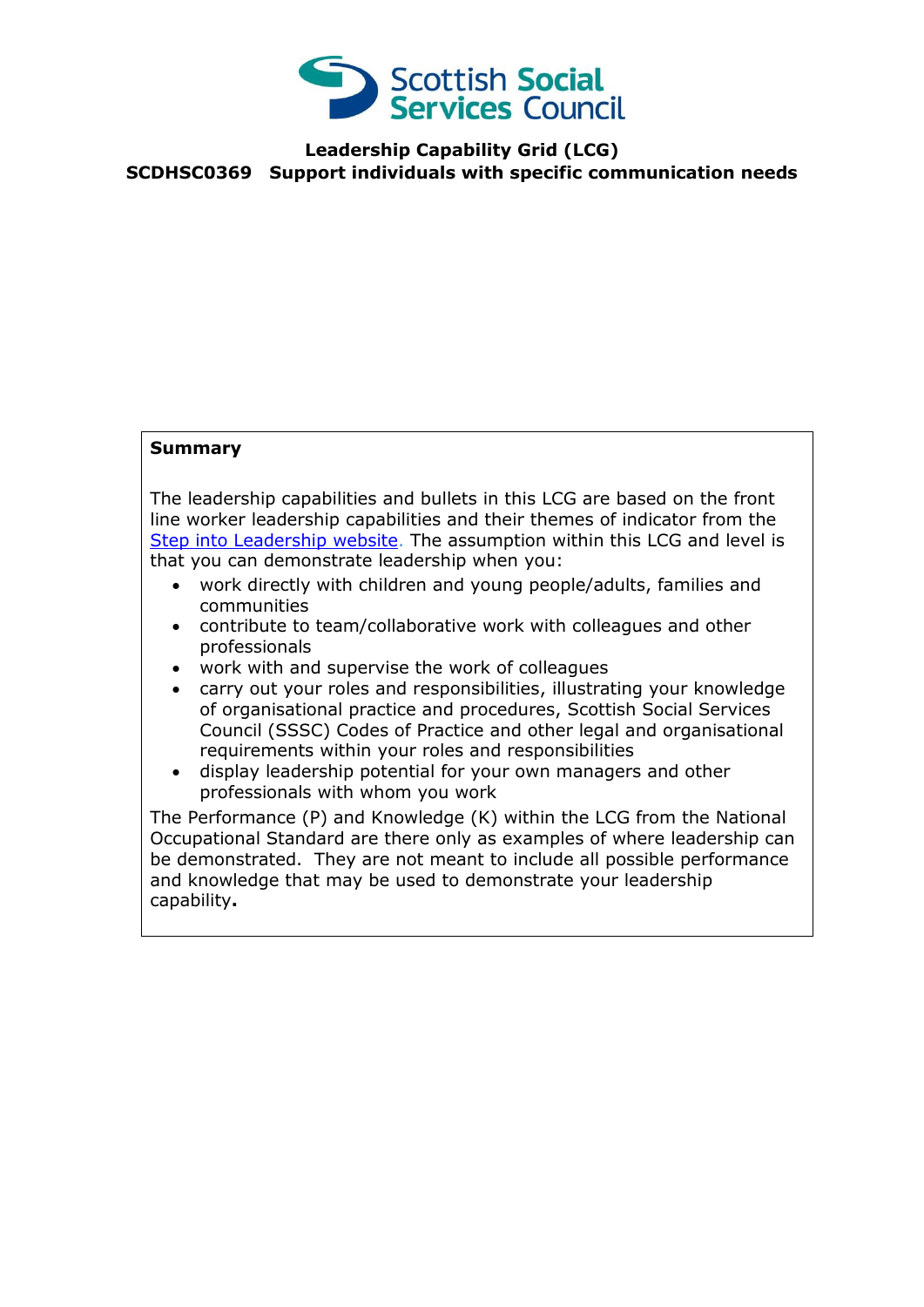

## **Leadership Capability Grid (LCG) SCDHSC0369 Support individuals with specific communication needs**

| Leadership<br>capabilities         | When supporting individuals with specific communication needs<br>you can demonstrate leadership capabilities by:                                                                                                                                                                                                                                                                                                                                                                                                                                                                                                                                                                                                                                                                                                                                                                                                                                                                                                                                                 |
|------------------------------------|------------------------------------------------------------------------------------------------------------------------------------------------------------------------------------------------------------------------------------------------------------------------------------------------------------------------------------------------------------------------------------------------------------------------------------------------------------------------------------------------------------------------------------------------------------------------------------------------------------------------------------------------------------------------------------------------------------------------------------------------------------------------------------------------------------------------------------------------------------------------------------------------------------------------------------------------------------------------------------------------------------------------------------------------------------------|
| <b>Vision</b>                      | Providing a vision for those with whom you work and your organisation<br>when you:<br>• See how best to make a difference when providing active support ( $P_4$ ,<br>7, 9-13, 16, 18-19, 23, 25-26; K1-5, 11, 16, 24-25, 43-44, 46, 48)<br>• Communicate and promote ownership of the vision when providing<br>active support (P4, 7, 9-13, 16, 18-19, 23, 25-26; K1-5, 11, 16, 24-25,<br>43-44, 46, 48), seeking advice & support (P5-6, 15, 28; K20), working<br>with others ( $P$ 7, 20-22, 26), evaluation ( $P$ 27; K39) and recording and<br>reporting (P8, 24, 29; K32-34)<br>Promote social service values through active participation and<br>personalisation (P4, 7, 9-13, 16, 18-19, 23, 25-26; K1-5, 11, 16, 24-<br>25, 43-44, 46, 48), working with others (P5-7, 15, 20-22, 26, 28) and<br>recording and reporting ( $P_8$ , 24, 29; K32-34)<br>See the bigger picture when demonstrating knowledge and practice of<br>organisational, local and national policies and procedures (P4, 7, 9-13,<br>16, 18-19, 20-23, 25-26; K6, 8-9, 26-27, 32-35) |
| Self-<br>leadership                | Displaying self leadership when you:<br>• Demonstrate and adapt leadership when supporting individuals with<br>specific communication needs (All P; K23)<br>Improve own leadership by seeking advice (P5-6, 15, 28; K20), through<br>$\bullet$<br>evaluation ( $P27$ ; K39) and self reflection (K23, 38)<br>Take intelligent risks when supporting individuals with specific<br>communication needs (P7, 13-14, 17, 23, 26; K26-31, )<br>Demonstrate and promote resilience (All P; K3, 4, 19, 30)<br>$\bullet$<br>Challenge discrimination and oppression (P10, 21; K1, 4, 30)<br>$\bullet$                                                                                                                                                                                                                                                                                                                                                                                                                                                                    |
| <b>Motivating</b><br>and inspiring | Motivating and inspiring others when you:<br>• Inspire people by personal example ( $P$ 4, 7, 9-13, 16, 18-19, 20-23, 25-<br>26; K14-20, 43-44, 46, 48)<br>• Recognise and value the contribution of others $(P4, 7, 9-13, 16, 18-19, 18)$<br>20-23, 25-26; K9-10, 20, 37, 43-44, 46, 48)<br>• Support the creation of a learning and performance culture ( $P$ 4, 7, 9-<br>13, 16, 18-19, 23, 25-26; K16-20, 23, 41, 43-44, 46, 48)                                                                                                                                                                                                                                                                                                                                                                                                                                                                                                                                                                                                                             |
| <b>Empowering</b>                  | Empowering people when you:<br>• Enable leadership at all levels (P4, 7, 9-13, 16, 18-19, 23, 25-26; K8-9,<br>16-20, 41, 43-44, 46, 48)<br>Support the creation of a knowledge and management (P4, 7, 9-13, 16,<br>18-19, 23, 25-26; K16-20, 23, 41,43-44, 46, 48)<br>• Promote professional autonomy ( $P4$ , 7, 9-13, 16, 18-19, 23, 25-26;<br>K16-20, 23-25, 38-39)<br>Involve people in development and improvement (P4, 7, 9-13, 16, 18-<br>19, 23, 25-26; K16-20, 41,43-44, 46, 48)                                                                                                                                                                                                                                                                                                                                                                                                                                                                                                                                                                        |